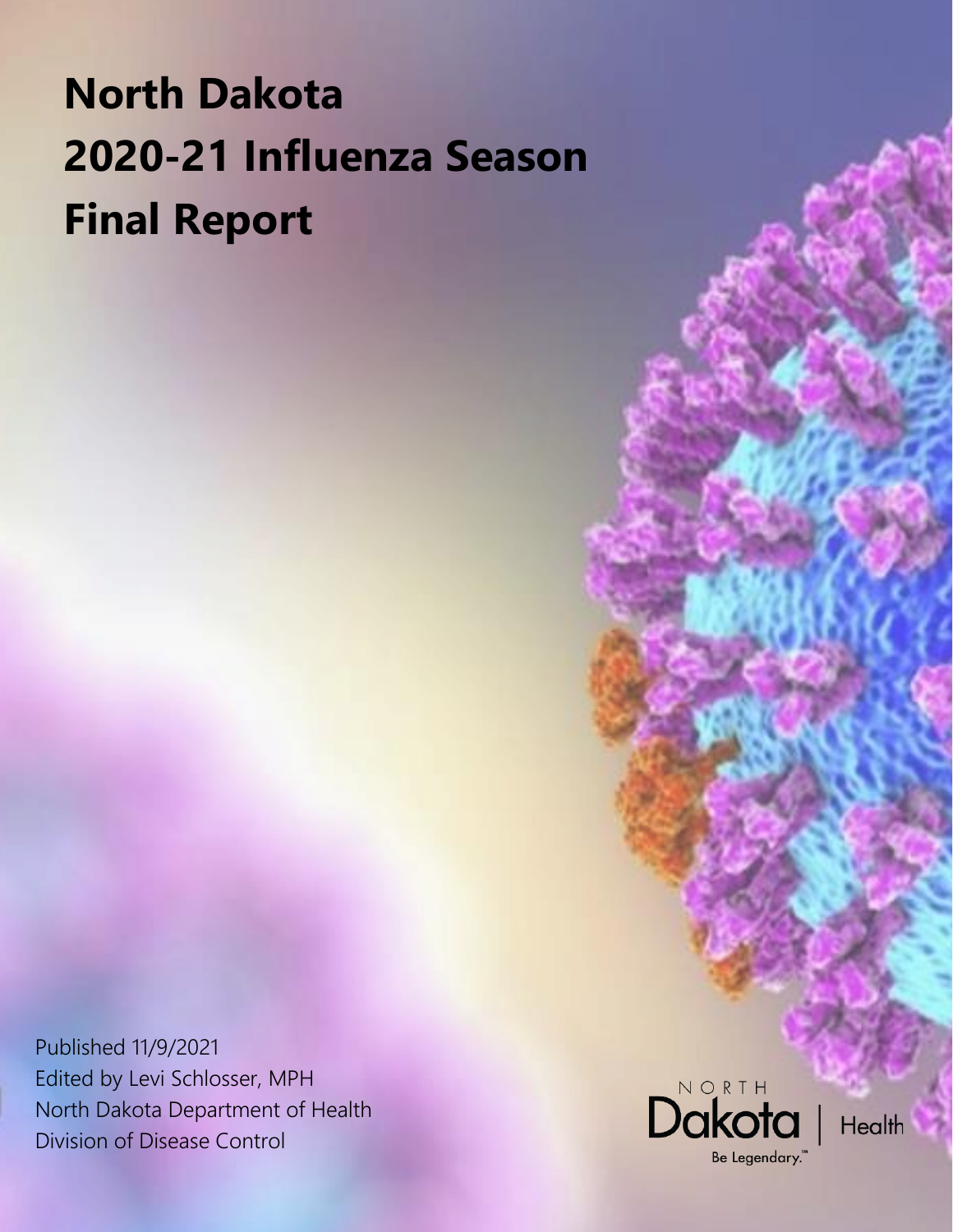This page intentionally left blank.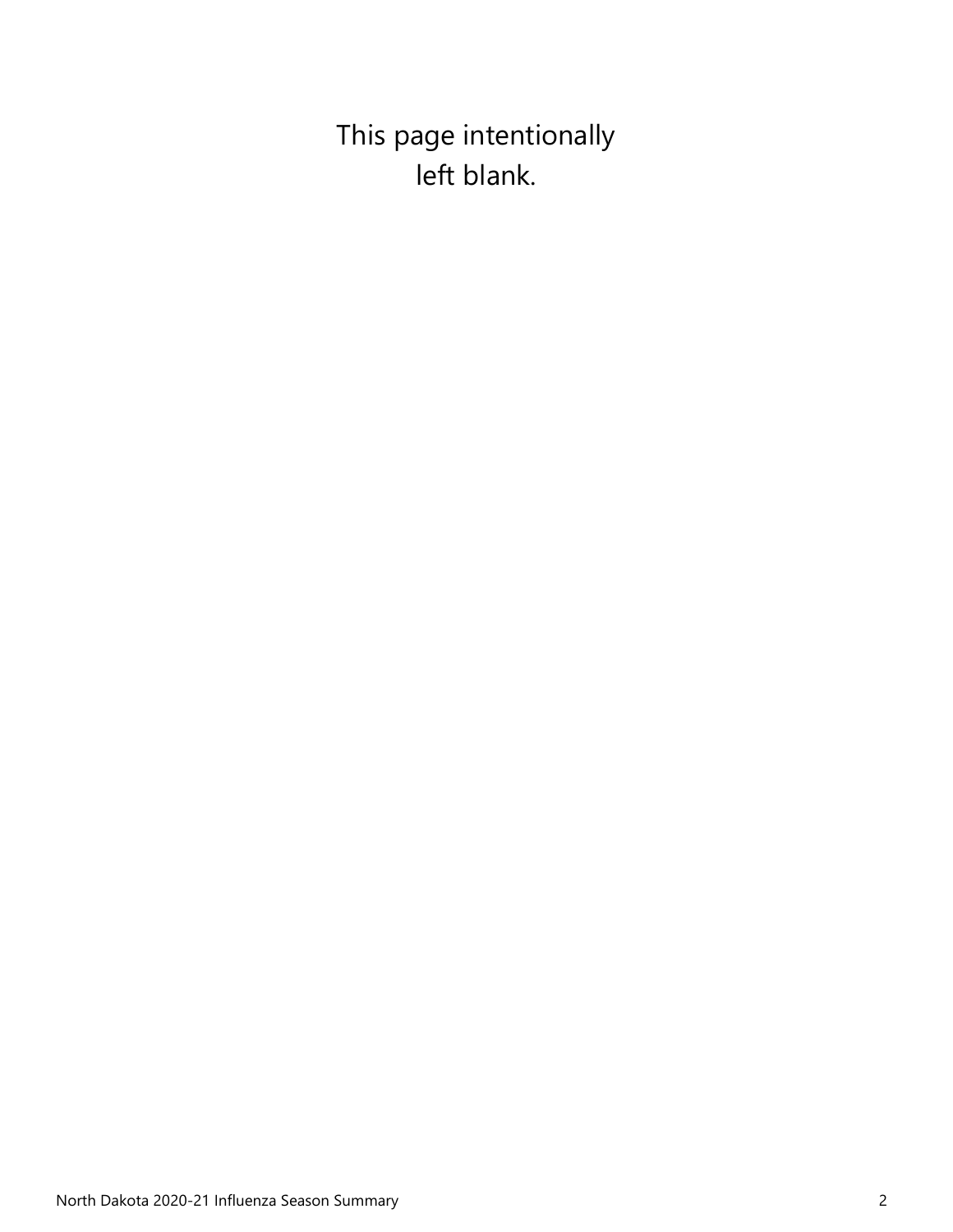# **Summary**

The North Dakota Department of Health (NDDoH) received reports of 245 cases of laboratory-identified influenza, one of the smallest seasonal case counts on record. This statistic captures cases that are identified with a laboratory test; cases diagnosed based on symptomology or contact with another known case are not reported and are not included. Additionally, not all people with influenza will seek the care of a medical professional. Therefore, the true seasonal burden of influenza is likely higher than presented in this report. This low activity in ND echoes a trend nationwide, where only 0.2% of respiratory specimens tested at clinical labs for influenza were positive.

Influenza viruses can be further classified into different subtypes, based on the genes that make up the surface proteins. This subtyping may be performed by our state laboratory and outside reference labs on specimens positive for influenza. There was no additional subtyping or lineage information available for the 2020-21 season, due to low specimen availability combined with low positivity rates. Nationally, the predominant strain reported by public health laboratories was influenza A H3N2. In North Dakota, the predominant strain for the previous season was 2009 Influenza A H1N1, with 375 laboratory-confirmed cases of the strain. According to the Centers for Disease Control and Prevention (CDC), the 2019-2020 season was one of the most severe seasons on records, and the second-most severe since the 2009 pandemic.



#### **Number of Reported Laboratory-Identified Influenza Cases by Week Number**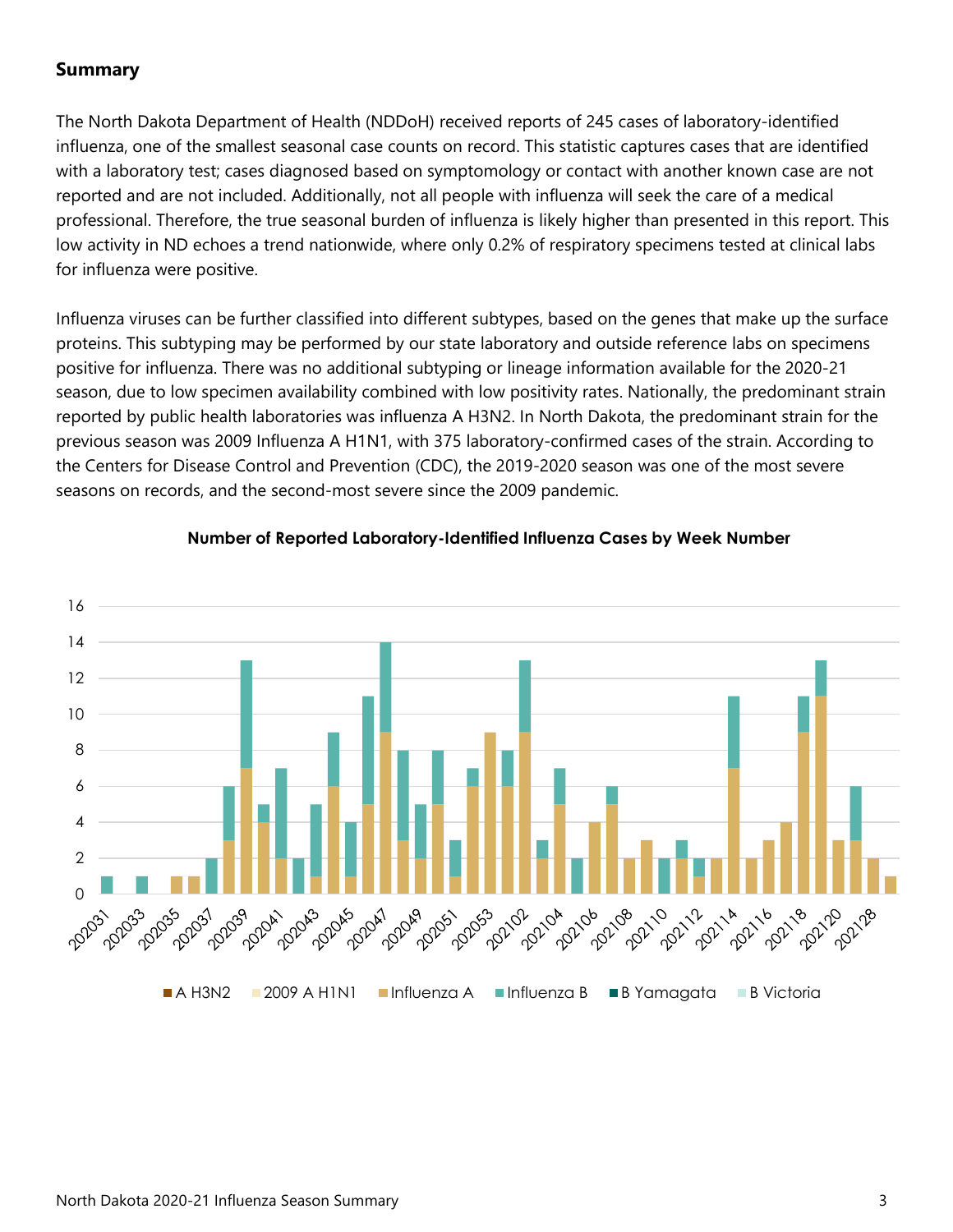| County             | <b>Total Cases</b>      |
|--------------------|-------------------------|
| Adams              | 0                       |
| Barnes             | 7                       |
| Benson             | $\overline{\mathbf{3}}$ |
| <b>Billings</b>    | 0                       |
| Bottineau          | 4                       |
| Bowman             | 1                       |
| <b>Burke</b>       | 0                       |
| Burleigh           | 3                       |
| Cass               | 33                      |
| Cavalier           | $\overline{c}$          |
| Dickey             | 17                      |
| Divide             | 0                       |
| Dunn               | 0                       |
| Eddy               | 1                       |
| Emmons             | 8                       |
| Foster             | 2                       |
|                    | 0                       |
| Golden Valley      |                         |
| <b>Grand Forks</b> | 1                       |
| Grant              | 3                       |
| Griggs             | $\overline{\mathbf{3}}$ |
| Hettinger          | $\overline{c}$          |
| Kidder             | 0                       |
| Lamoure            | $\mathbf{1}$            |
| Logan              | 0                       |
| McHenry            | $\overline{c}$          |
| Mcintosh           | 4                       |
| McKenzie           | 0                       |
| Mclean             | $\overline{c}$          |
| Mercer             | 1                       |
| Morton             | 3                       |
| Mountrail          | 4                       |
| Nelson             | 4                       |
| Oliver             | 0                       |
| Pembina            | 15                      |
| Pierce             | $\overline{c}$          |
| Ram <u>sey</u>     | 7                       |
| Ransom             | 9                       |
| Renville           | $\overline{\mathbf{c}}$ |
| Richland           | 4                       |
| Rolette            | 7                       |
| Sargent            | 3                       |
| Sheridan           | 0                       |
| Sioux              | 1                       |
| Slope              | 0                       |
| Stark              | 8                       |
| Steele             | 2                       |
| Stutsman           | 0                       |
|                    |                         |
| Towner             | 0                       |
| Traill             | 0<br>3                  |
| Walsh              |                         |
| Ward               | 64                      |
| Wells              | 2                       |
| Williams           | 5                       |

# **Demographics**

Influenza cases were reported for all counties in North Dakota.



**25 30 31 25 36 19 79** 0% 20%  $40\%$  60% 80% 100% 100% **Case Count** for Lab-Confirmed Cases by Age Group  $\blacksquare$  <10  $\blacksquare$  10-19  $\blacksquare$  20-29  $\blacksquare$  30-39  $\blacksquare$  40-49  $\blacksquare$  50-59  $\blacksquare$  60+

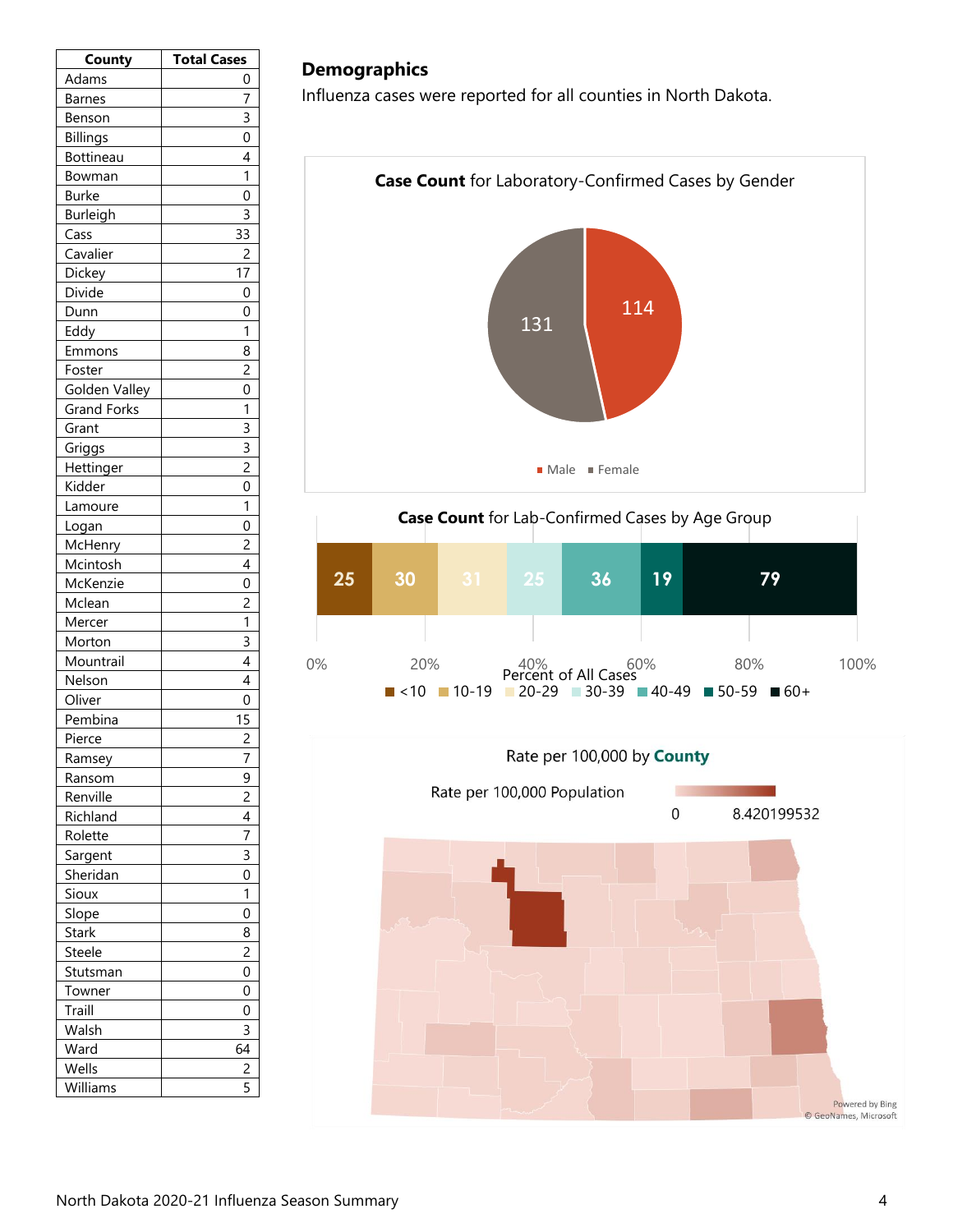## **Deaths**

For the 2020-21 influenza season, six deaths were attributed to influenza in North Dakota. This data is gathered using Vital Records, as well as individual reports from physicians. Influenza deaths in North Dakota are often underreported; influenza deaths are not reportable to the NDDoH, and flu-related deaths may be attributed to other common conditions such as pneumonia.

There were 1,071 pneumonia deaths identified in the death record. The NDDoH tracks pneumonia deaths because influenza generally contributes significantly to the number of deaths due to pneumonia during the influenza season. Because influenza is not always diagnosed with a laboratory test, tracking pneumonia deaths is another way to illustrate the magnitude of the influenza season. However, the number of pneumonia deaths during the 2020-21 season was significantly higher than that of previous seasons, likely due to the ongoing COVID-19 pandemic. SARS-CoV-2 infections likely attributed to the overall number of pneumonia deaths; because of this, nationally the percentage of deaths attributed to pneumonia and influenza was above the pandemic threshold for the duration of the 2020-21 season.



#### **Pneumonia Deaths During the Past Five Seasons**

### **Seasonal Timing and Multi-Season Comparison**

Case numbers for the 2020-21 influenza season peaked the week ending November 22nd (week 47), several months earlier than the previous season. Overall, influenza season in North Dakota typically peaks between January and March, so timing for 2020-21 was unusual. This trend was echoed at the national level, with activity peaking the week ending November  $7<sup>th</sup>$  (week 45).



North Dakota Influenza Cases by Week, 2016-17 Season-Current Season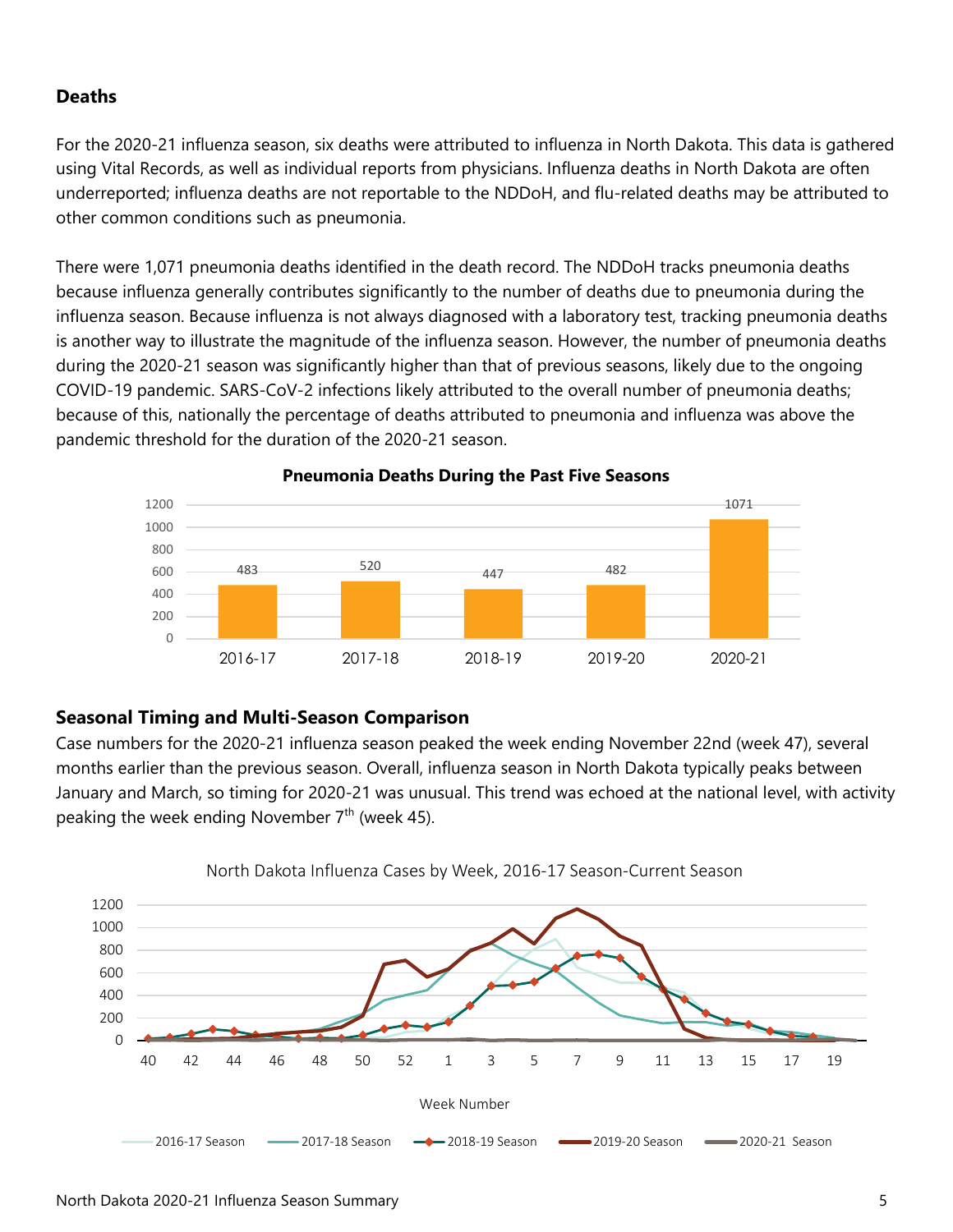# **Outpatient Influenza-like Illness Network (ILINet)**

Ten individual health care providers or clinics located throughout the state submitted influenza-like illness (ILI) data to the NDDoH as part of the national ILINet sentinel provider program. ILI is defined as having a fever accompanied by a cough and/or sore throat. Percent ILI peaked the 45th week of 2020, the week ending November 7<sup>th</sup>, with 3.31 percent of visits due to ILI; this was the only week where outpatient ILI visits exceeded the seasonal threshold for ILI in North Dakota (2.8 percent). For the 2019-20 season, this threshold was exceeded for 9 straight weeks, starting with week 50 (the week ending December 14<sup>th</sup>, 2019). It is important to note that the COVID-19 pandemic affected health care seeking behavior, and visits for influenza-like illness likely include visits COVID-19-like illness.



# **Laboratory Surveillance**

Twenty-two laboratories in North Dakota participated in the laboratory sentinel program for the season, submitting the total number of influenza tests conducted and the total number of positive results. Tests include rapid, DFA, culture, and molecular methodology. Ten percent or greater positivity is considered a baseline for season-level influenza activity. Due to low influenza activity, lab positivity did not cross this baseline during the 2020-21 influenza season. The highest percent positivity was 4.82% during week 43, the week ending October 24th, 2020.